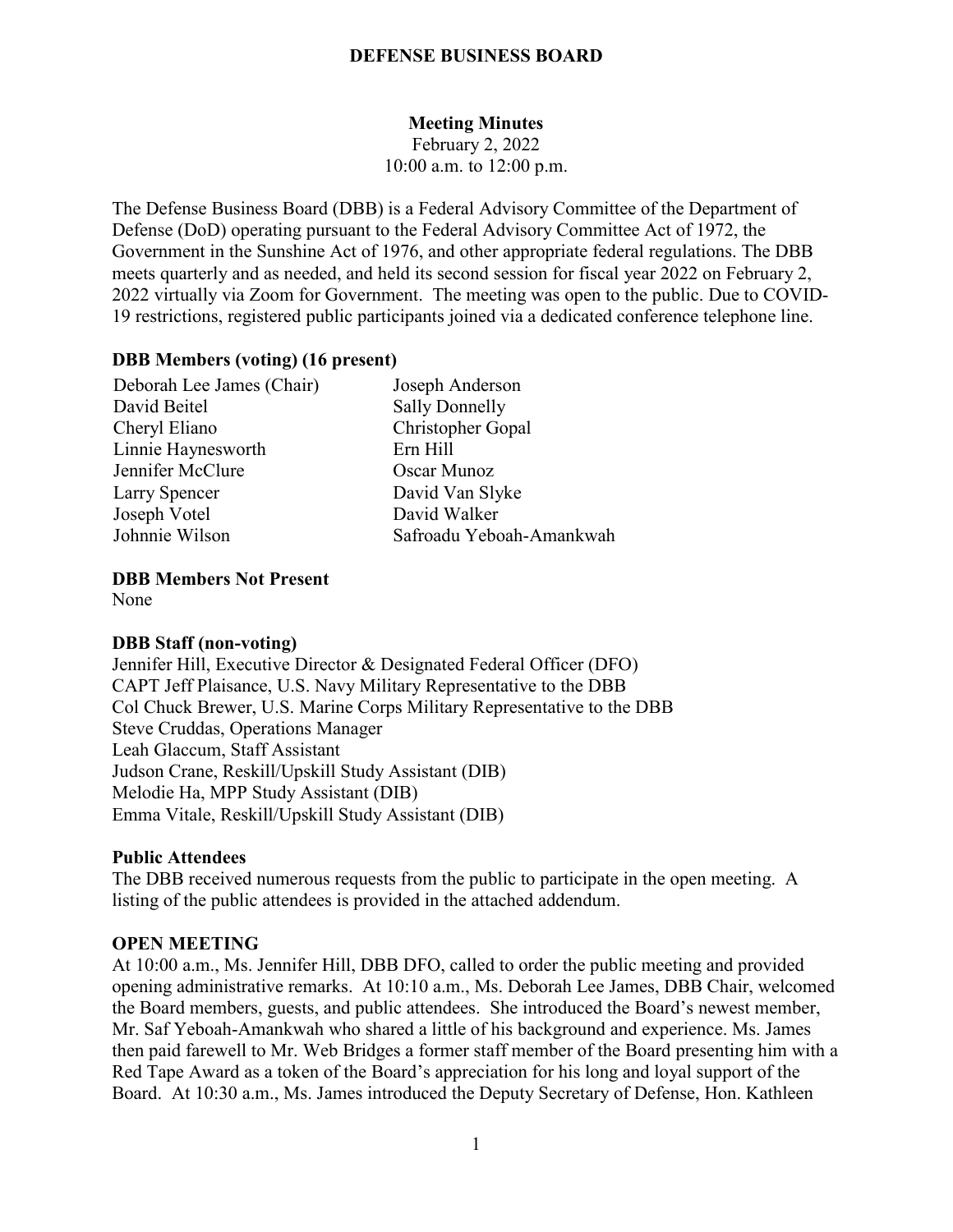## **DEFENSE BUSINESS BOARD**

Hicks, for her welcome and remarks to the Board members. Dr. Hicks expressed her appreciation to the board, recognized that the DBB celebrates its 20th anniversary this year, and, as COO for the Department, articulated her resolve to work directly with the Board. Dr. Hicks provided an overview of the impacts to the Department when Congress fails to pass the DoD FY22 budget.

Following Dr. Hicks' remarks, Ms. James introduced Mr. Richard Kidd, the Deputy Assistant Secretary of Defense for Energy & Environment Resilience. Mr. Kidd briefed the Board on the on-going efforts of the Department to address climate change. After a Board member question and answer period with Mr. Kidd, Jennifer Hill adjourned the public meeting.

By my signature, certified to be accurate and complete.

Delarchtee James

Deborah Lee James Chair, Defense Business Board